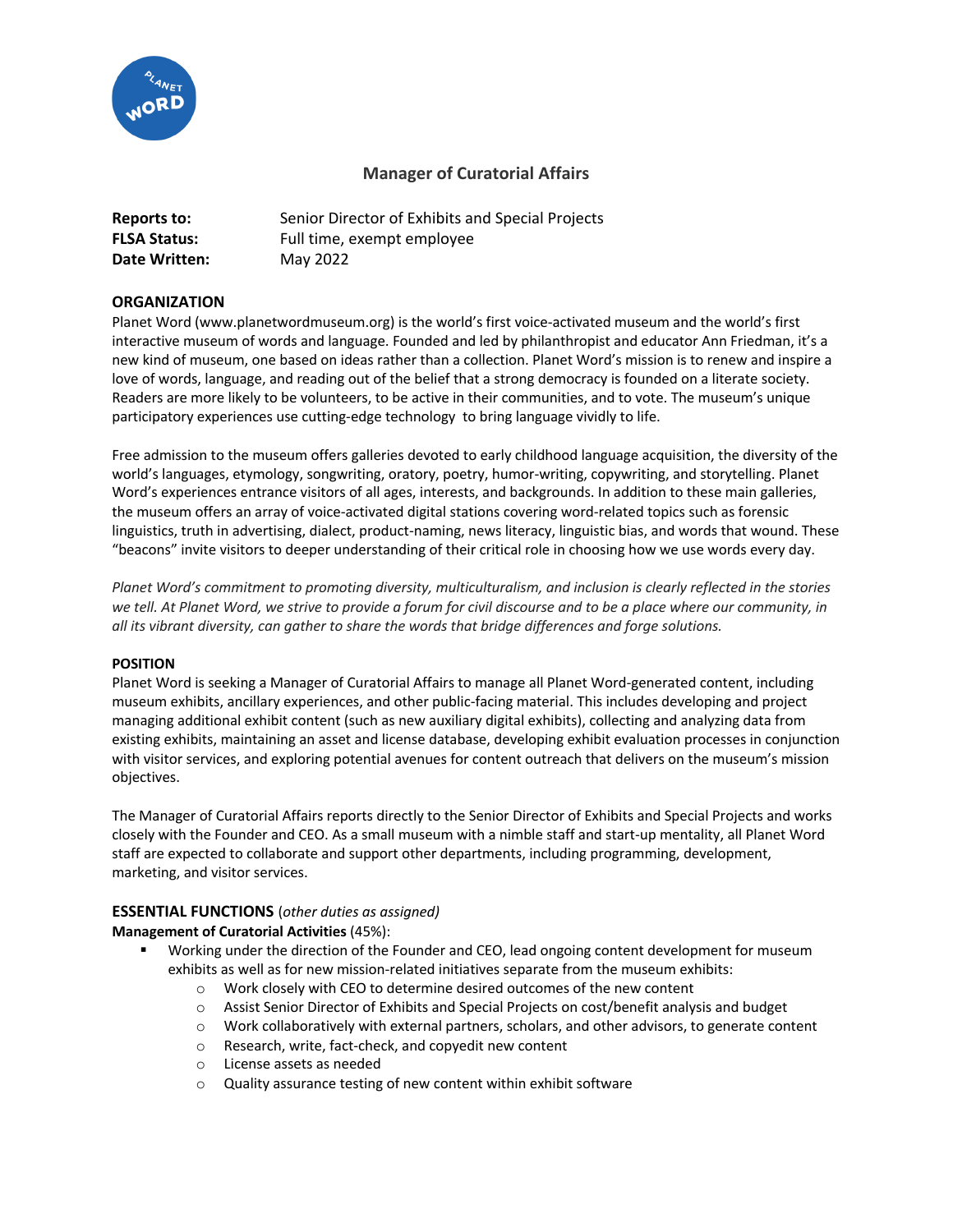- **■** Liaise with Programming and Education teams to support program development based on the museum exhibits
- Work with Visitor Services, Education, and Programming teams to develop interpretive materials as needs arise with particular interest groups, programs, etc.
- § Strategize with the technology team on how best to build and maintain a low-cost archive for visitorcreated content

### **Exhibit Content Project Management** (45%):

- § Maintain master asset database for all exhibit assets and licenses
- Act as project manager for implementing new changes to content, including but not limited to:
	- $\circ$  Working with external partners, advisors, and scholars, in addition to contractors
	- o Researching, writing, fact-checking, and copyediting new content
	- o Licensing assets as needed
	- o Quality assurance testing of new content within exhibit software
- Act as primary point person for Planet Word's custom Content Management System (CMS)
	- o Implement minor changes to exhibits as necessary within the CMS
	- o Build new auxiliary exhibits ("Beacons") within the CMS
	- o Collect data on visitor engagement from the CMS
- Collect and analyze visitor experience data from available data collection points
- Maintain a database of information in order to easily compare data over time
- § Support Development team in grant applications that require quantitative data

### **Curatorial & Scholarly Outreach** (10%):

- Support the Founder and CEO in public speaking engagements
- Speak to media on the importance, relevance, and impact of the Planet Word exhibits
- Promote Planet Word through outreach at relevant conferences, publications, and related opportunities as they arise

### **QUALIFICATIONS AND SKILLS**

- § Minimum 3 years relevant experience, project management and museum experience preferred
- Bachelor's degree in Linguistics or related field required, MA or other graduate degree preferred
- Passion for the beauty and power of words and language
- Excellent writing and communication skills
- Familiarity with using Content Management Systems
- Proficiency with Microsoft Office (Word, Excel, PowerPoint)
- § Proficiency with Adobe Creative Suite (Acrobat, InDesign, Photoshop, Illustrator, Premiere) a plus
- Demonstrated organizational skill with contracts, invoices, and other paperwork
- Efficient administrator; familiar with budgets, scheduling, and databases
- Experience working with content stakeholders with varying priorities
- Ability to work individually or in a team
- Ability to adapt quickly to changes and trouble-shoot when necessary
- Experience with copy editing and proof-reading (familiarity with Chicago Manual of Style a plus)

### **WORK ENVIRONMENT AND PHYSICAL DEMANDS**

*The physical demands described here are representative of those that must be met by an employee to successfully perform the essential functions of this job. Reasonable accommodations may be made to enable individuals with disabilities to perform the essential functions.*

*While performing the duties of this job the employee is regularly required to sit, use hands and arms to operate keyboard, mouse, and phone. The employee needs to regularly use senses of sight and hearing. The employee is frequently required to reach with hands and arms and required to stand, walk, stoop, or kneel.*